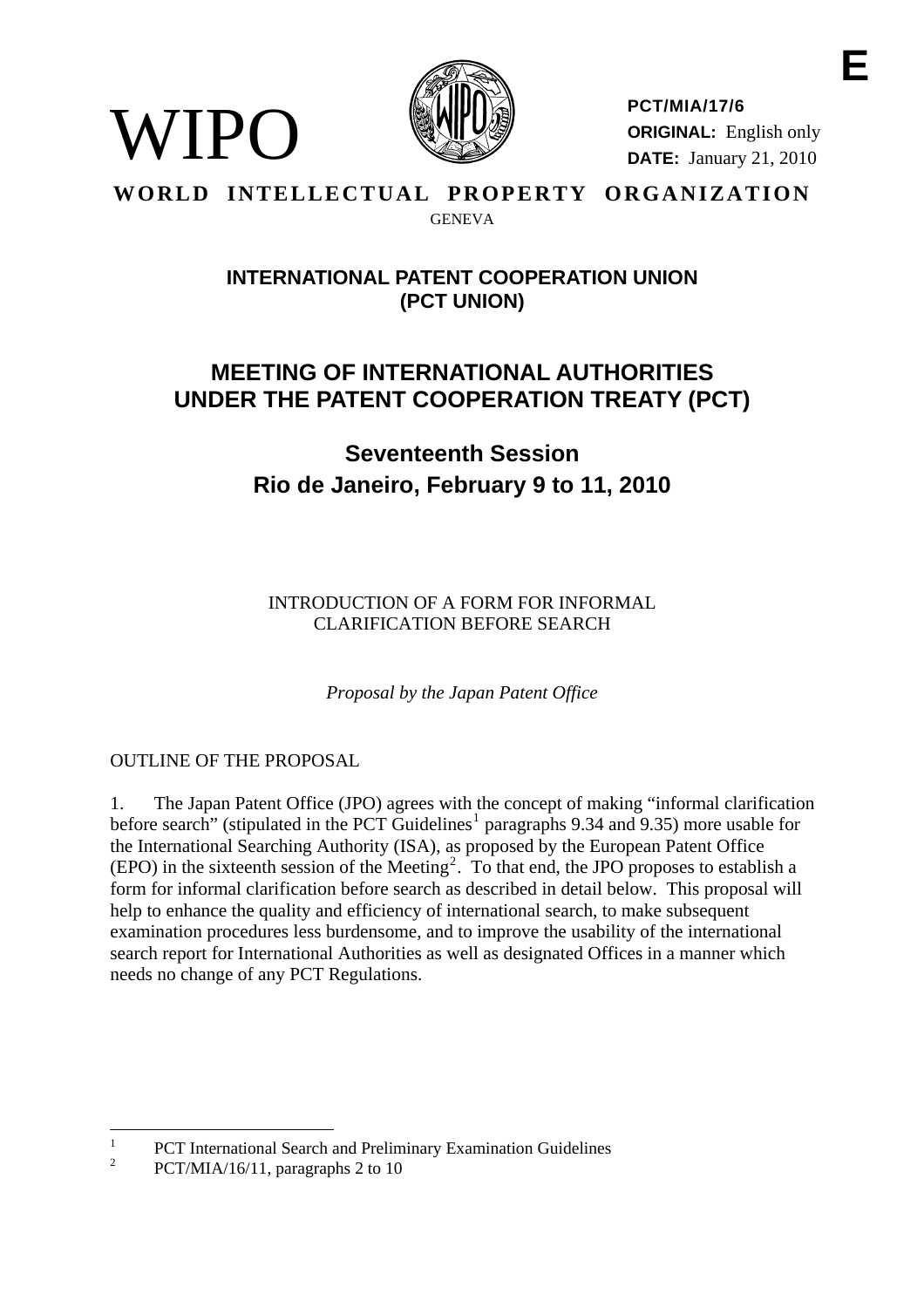#### PCT/MIA/17/6 page 2

#### UTILITY OF THE "INFORMAL CLARIFICATION BEFORE SEARCH"

2. As stipulated in the PCT Guidelines paragraph 9.34, "[i]n the event that the description, claims, or drawings fail to comply with a requirement, such as clarity or support of the claims by the description, to such an extent that no meaningful search in an international stage can be made, the International Searching Authority may, where appropriate, ask the applicant informally for clarification before declaring that no international search report will be established."

3. There are certain benefits, as follows, for examiners and applicants in clarifying the concept of the invention, when necessary, through informal communication before search:

 (i) Reducing the workload for the ISA by relieving examiners from the "trial and error" search arising from insufficient understanding of the claimed invention.

 (ii) Improving the quality of the international search report and written opinion of the International Searching Authority by citing more appropriate documents for the international search report based on examiners' better understanding of inventions.

4. Therefore, an informal clarification before search at the international search stage may contribute to improving the utility of the international search report and written opinion so as to reduce workload of examiners.

#### MERIT OF THE FORM FOR "INFORMAL CLARIFICATION BEFORE SEARCH"

5. While form PCT/IPEA/428 is provided for "informal communications with the applicant,"<sup>[3](#page-1-0)</sup> at the international preliminary examination stage, there is presently no form provided for International Searching Authorities conducting "informal clarification before search" at the international search stage. The lack of such a form can be considered to be one reason that the informal clarification practice is not often used<sup>[4](#page-1-1)</sup>.

6. In this proposal, the JPO would like to introduce a form for "informal clarification before search" for the following reasons, considering that such a form will motivate examiners, where appropriate, to make an "informal clarification before search":

 (i) Providing a certain form streamlines the examination procedure; i.e. each examiner does not have to prepare his/her original format to record the communication.

 (ii) Introducing the form itself works to remind examiners of the practice of making "informal clarification before search": The existence of the form will easily be recognized as forming part of the international search procedure.

<sup>&</sup>lt;sup>2</sup><br>3 PCT Rule 66.6; PCT Guidelines paragraphs 19.31 to 19.33

<span id="page-1-1"></span><span id="page-1-0"></span><sup>4</sup> According to paragraph 8 of  $PCT/MIA/16/11$ , "[t]hese enabling clauses for asking informal clarification during the Chapter I procedure has so far never been used" at the EPO.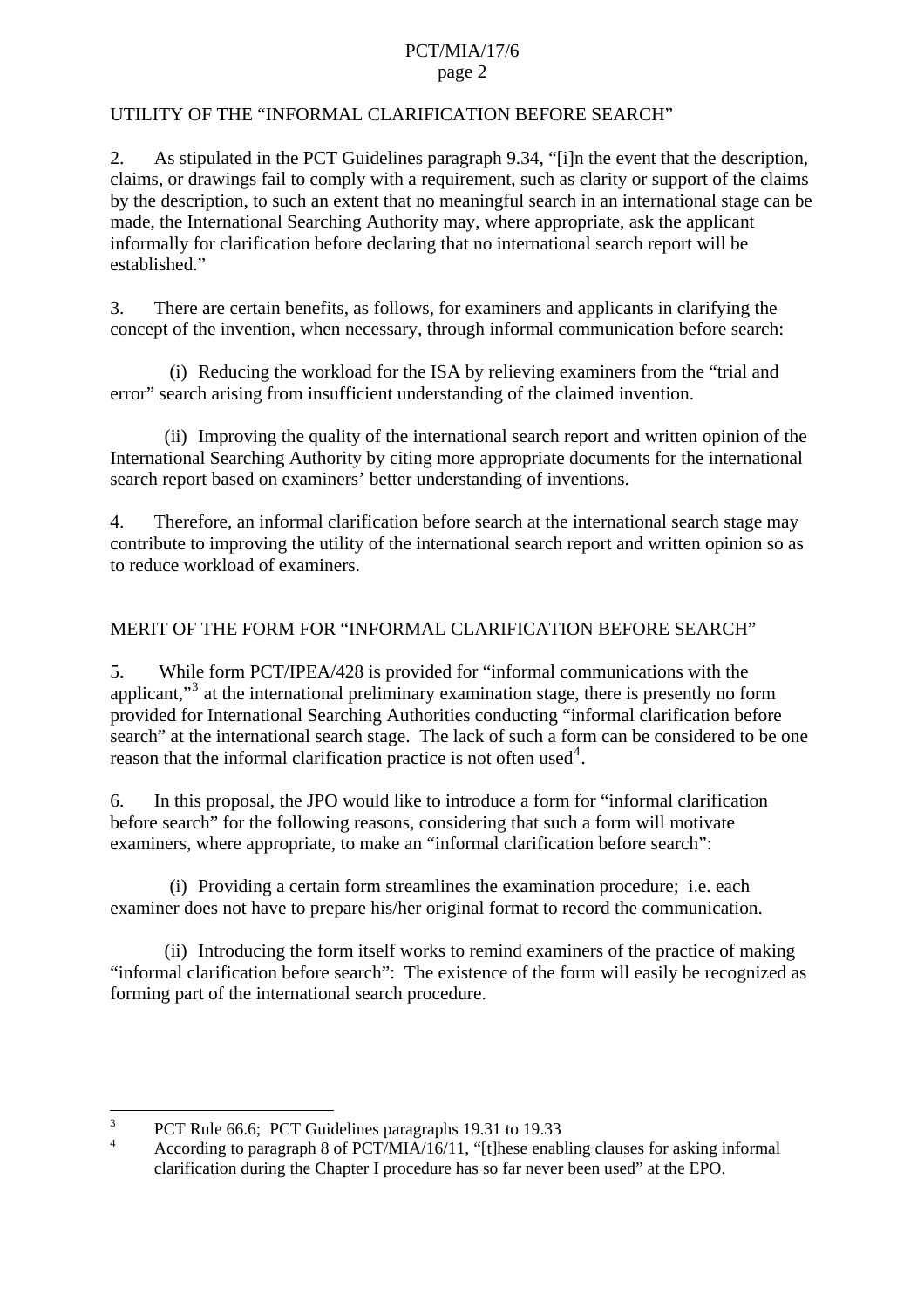#### PCT/MIA/17/6 page 3

7. Thus, the introduction of the form, which will simplify the examiners' work and clarify the practice being as one of the international search procedure, can encourage the examiners to make "informal clarification." In this regard, since 2004, the JPO has introduced its original form which the JPO examiners have been taking advantage of, and the usefulness of the form has been already demonstrated. In addition, the introduction of the form does not need any amendment of current regulations, so this proposal has a great benefit with minimum changes.

8. It seems that the EPO would like to introduce a substantive communication process for informal clarification including applicant's reply within a prescribed period<sup>[5](#page-2-0)</sup>. However, such communication process should better be flexible and simple, such as through telephone and interview, in light of the limited time period for search. Then, it may (must) be sufficient to record the "results" of the communication on the prescribed form. This is the same concept as the current PCT regulation 66.6 which allows examiners flexible communication with applicants and the form PCT/IPEA/428 is for recording the result of the communication.

#### CONTENTS OF THE PROPOSAL

9. A new form corresponding to the PCT Guidelines 9.34 and 9.35 should be established. Items based on IPEA/428 could be brought in for a new form. Annex I shows the draft form of this proposal. Comparing with current PCT/IPEA/428, shown in Annex II, you may understand that this form is identical to PCT/IPEA/428, except the following items:

- (1) Title of the form.
- (2) Code of the form (bottom left).
- (3) Eliminating checkboxes regarding PCT/IPEA/427, PCT/IPEA/429.

10. For information, the JPO has already introduced its own internal form (called "Additional Form 4") which is similar to PCT/IPEA/428 since 2004. It is shown in Annex III.

> *11. The Meeting is invited to comment on the proposals put forward in this document.*

> > [Annexes follow]

<span id="page-2-0"></span> 5 PCT/MIA/16/11, paragraph 5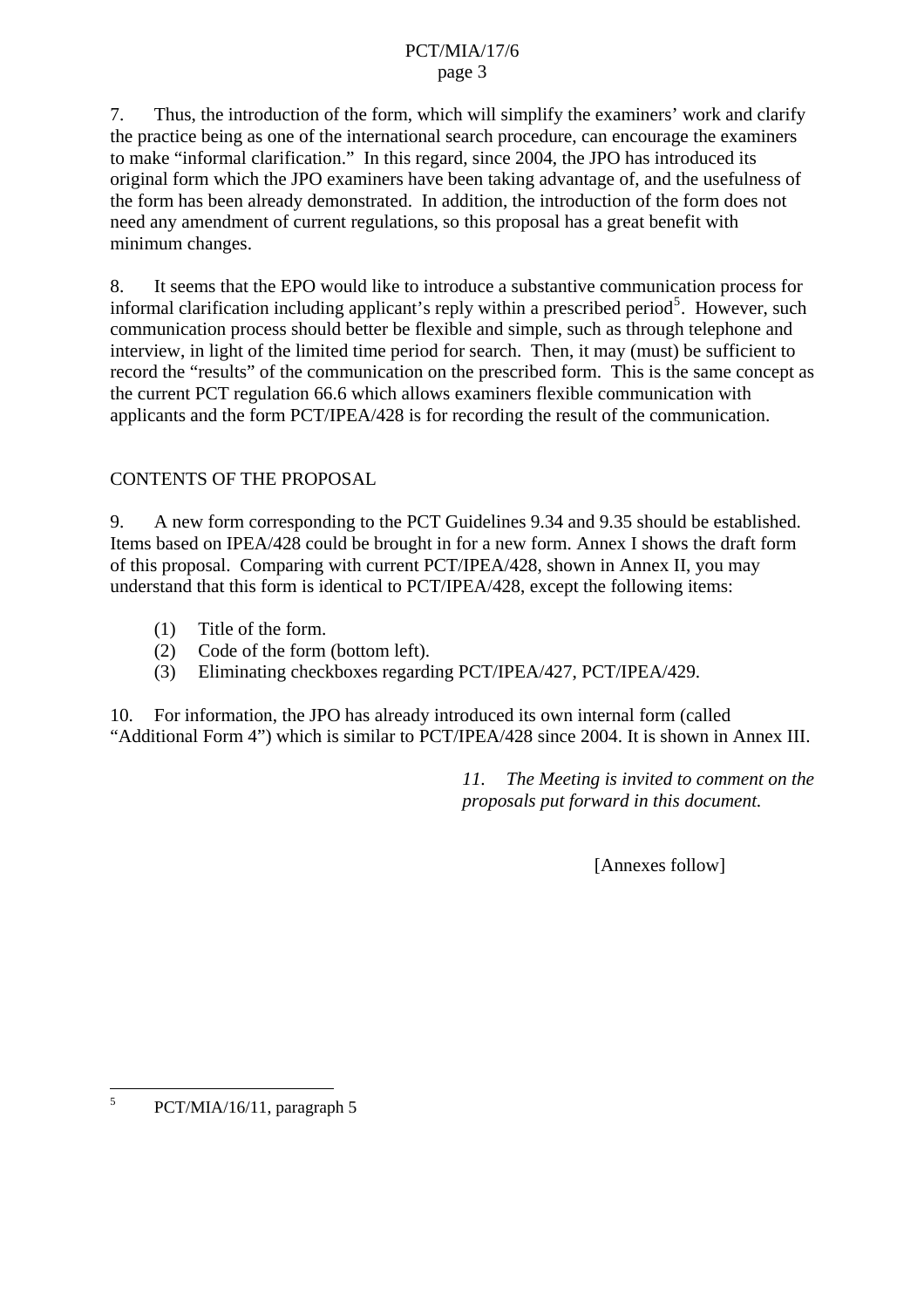#### PCT/MIA/17/6

#### ANNEX I

## PROPOSED FORM FOR "INFORMAL CLARIFICATION BEFORE SEARCH"

|                                           |                                             |              | <b>PCT</b>                                                             |                                                    |                     |
|-------------------------------------------|---------------------------------------------|--------------|------------------------------------------------------------------------|----------------------------------------------------|---------------------|
|                                           |                                             |              | NOTE ON INFORMAL CLARIFICATION BEFORE SEARCH                           |                                                    |                     |
|                                           |                                             |              | (PCT International Search and Preliminary Examination Guidelines 9.34) |                                                    |                     |
| International application No.             |                                             |              | Applicant's or agent's file reference                                  | Date of informal communication<br>(day/month/year) |                     |
| Applicant                                 |                                             |              |                                                                        |                                                    |                     |
| Communication<br>by telephone<br>personal | <b>Participants</b><br>Applicant:<br>Agent: | Examiner(s): | identity<br>checked                                                    | authorization<br>checked                           | personally<br>known |
| Summary of communication:                 |                                             |              |                                                                        |                                                    |                     |
|                                           |                                             |              |                                                                        |                                                    |                     |
|                                           |                                             |              |                                                                        |                                                    |                     |
|                                           |                                             |              |                                                                        |                                                    |                     |
|                                           |                                             |              |                                                                        |                                                    |                     |
|                                           |                                             |              |                                                                        |                                                    |                     |
|                                           |                                             |              |                                                                        |                                                    |                     |
|                                           |                                             |              |                                                                        |                                                    |                     |
|                                           |                                             |              |                                                                        |                                                    |                     |
|                                           |                                             |              |                                                                        |                                                    |                     |
|                                           |                                             |              |                                                                        |                                                    |                     |
|                                           |                                             |              |                                                                        |                                                    |                     |
|                                           |                                             |              |                                                                        |                                                    |                     |
|                                           |                                             |              |                                                                        |                                                    |                     |
|                                           |                                             |              |                                                                        |                                                    |                     |
|                                           |                                             |              |                                                                        |                                                    |                     |
| Applicant/Agent                           |                                             |              |                                                                        | Authorized officer of ISA/                         |                     |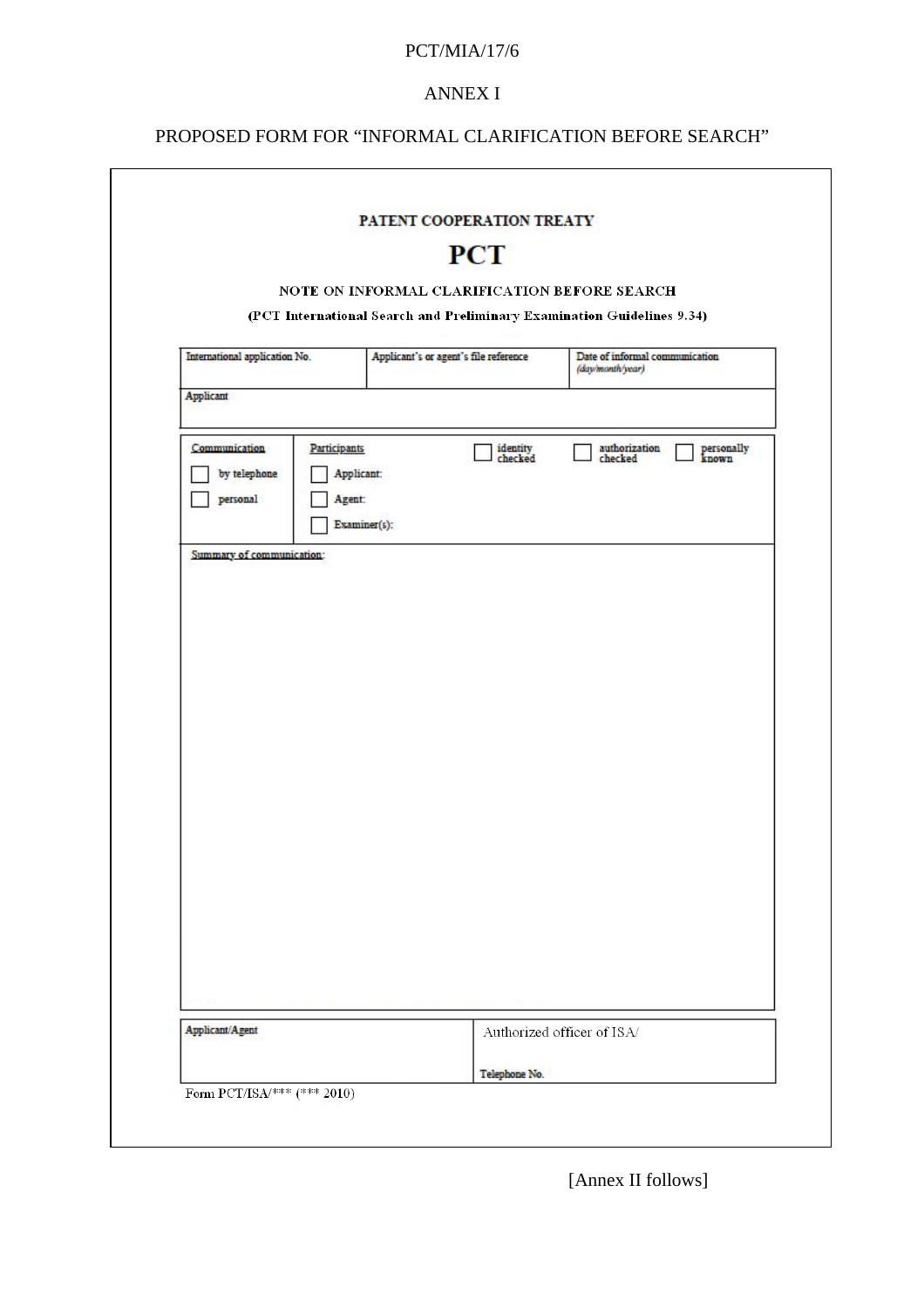#### PCT/MIA/17/6

#### ANNEX II

## REFERENCE 1: CURRENT FORM PCT/IPEA/428

٦

 $\mathsf{r}$ 

|                                                                     | <b>PCT</b>                                                                 |                                                    |
|---------------------------------------------------------------------|----------------------------------------------------------------------------|----------------------------------------------------|
|                                                                     | NOTE ON INFORMAL COMMUNICATION WITH THE APPLICANT                          |                                                    |
|                                                                     | (PCT Rule 66.6)                                                            |                                                    |
| International application No.                                       | Applicant's or agent's file reference                                      | Date of informal communication<br>(day/month/year) |
| Applicant                                                           |                                                                            |                                                    |
| Communication<br>Participants<br>by telephone<br>Agent:<br>personal | identity<br>checked<br>Applicant:<br>Examiner(s):                          | authorization<br>checked<br>personally<br>known    |
| Summary of communication:                                           |                                                                            |                                                    |
|                                                                     |                                                                            |                                                    |
|                                                                     |                                                                            |                                                    |
|                                                                     |                                                                            |                                                    |
|                                                                     |                                                                            |                                                    |
|                                                                     |                                                                            |                                                    |
|                                                                     |                                                                            |                                                    |
|                                                                     |                                                                            |                                                    |
|                                                                     |                                                                            |                                                    |
|                                                                     |                                                                            |                                                    |
|                                                                     | An extension of time limit is granted (Form PCT/IPEA/427).                 |                                                    |
|                                                                     | A copy of this note is being sent to the applicant with Form PCT/IPEA/429. |                                                    |
| Applicant/Agent                                                     | Authorized officer of IPEA/                                                |                                                    |

[Annex III follows]